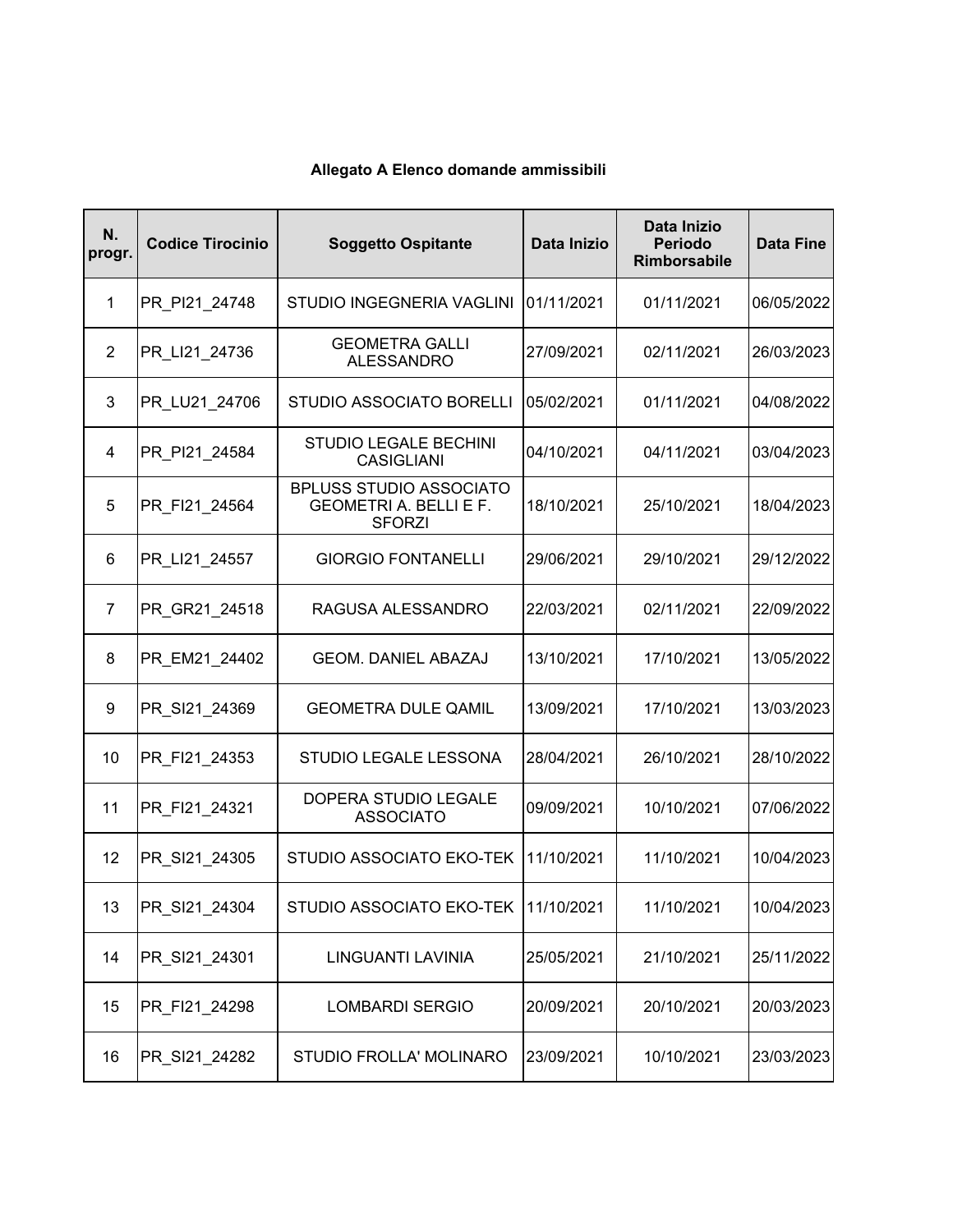| 17 | PR_EM21_24271 | <b>SILVESTRI ALESSIO</b>                                              | 25/03/2021 | 06/10/2021 | 24/09/2022 |
|----|---------------|-----------------------------------------------------------------------|------------|------------|------------|
| 18 | PR FI21 24241 | C.T.E. SRL                                                            | 15/10/2021 | 15/10/2021 | 15/03/2022 |
| 19 | PR_FI21_24232 | Studio Legale BAS&P                                                   | 05/08/2021 | 30/09/2021 | 05/02/2023 |
| 20 | PR_PO21_24230 | <b>ALESSIO LOMBARDI</b><br><b>GEOMETRA</b>                            | 29/09/2021 | 14/10/2021 | 29/03/2023 |
| 21 | PR PO21 24227 | ARCH. MATTEO VASAI                                                    | 01/10/2021 | 01/10/2021 | 31/03/2023 |
| 22 | PR_FI21_24225 | AVV. GIACOMO MASSINI                                                  | 05/05/2021 | 12/10/2021 | 05/11/2022 |
| 23 | PR PI21 24211 | <b>SCHIMMENTI FRANCESCO</b>                                           | 17/09/2021 | 01/10/2021 | 17/03/2023 |
| 24 | PR PI21 24204 | <b>AVVOCATO NICOLA</b><br><b>COLOMBINI</b>                            | 05/02/2021 | 13/10/2021 | 05/08/2022 |
| 25 | PR_FI21_24192 | AVV. DIMITRI STEFANINI                                                | 22/09/2021 | 01/10/2021 | 22/03/2023 |
| 26 | PR GR21 24162 | STUDIO TECNICO ASSOCIATO<br><b>INGPROJECT</b>                         | 01/09/2021 | 30/09/2021 | 01/01/2022 |
| 27 | PR PO21 24160 | STUDIO DOTT. LUCA SANTINI                                             | 27/09/2021 | 27/09/2021 | 27/03/2023 |
| 28 | PR_GR21_24155 | <b>STUDIO TECNICO</b>                                                 | 23/11/2020 | 09/10/2021 | 22/05/2022 |
| 29 | PR FI21 24151 | BAS&P                                                                 | 05/08/2021 | 26/09/2021 | 05/02/2023 |
| 30 | PR FI21 24145 | <b>BAMBAGIONI FRANCO</b><br><b>MASSIMO</b>                            | 31/03/2021 | 01/10/2021 | 30/09/2022 |
| 31 | PR LI21 24113 | <b>STEEL PROJECT</b><br><b>ENGINEERING SRL</b>                        | 27/09/2021 | 27/09/2021 | 26/03/2022 |
| 32 | PR FI21 24062 | ROSSELLI & PARTNERS STP<br>ARL                                        | 26/02/2021 | 20/09/2021 | 26/08/2022 |
| 33 | PR LU21 24012 | MONTICELLI GIUSEPPE E<br><b>DAVIDE ARCHITETTI</b><br><b>ASSOCIATI</b> | 20/09/2021 | 30/09/2021 | 10/05/2022 |
| 34 | PR FI21 24009 | <b>STUDIO ARCHITETTI</b><br><b>INGEGNERI ASSOCIATI</b>                | 02/09/2021 | 17/09/2021 | 02/03/2023 |
| 35 | PR_PI21_23990 | MICHELAZZI MASSIMO                                                    | 05/03/2021 | 15/09/2021 | 05/09/2022 |
| 36 | PR_EM21_23956 | <b>SANTORO DANIELE</b>                                                | 15/03/2021 | 15/09/2021 | 15/09/2022 |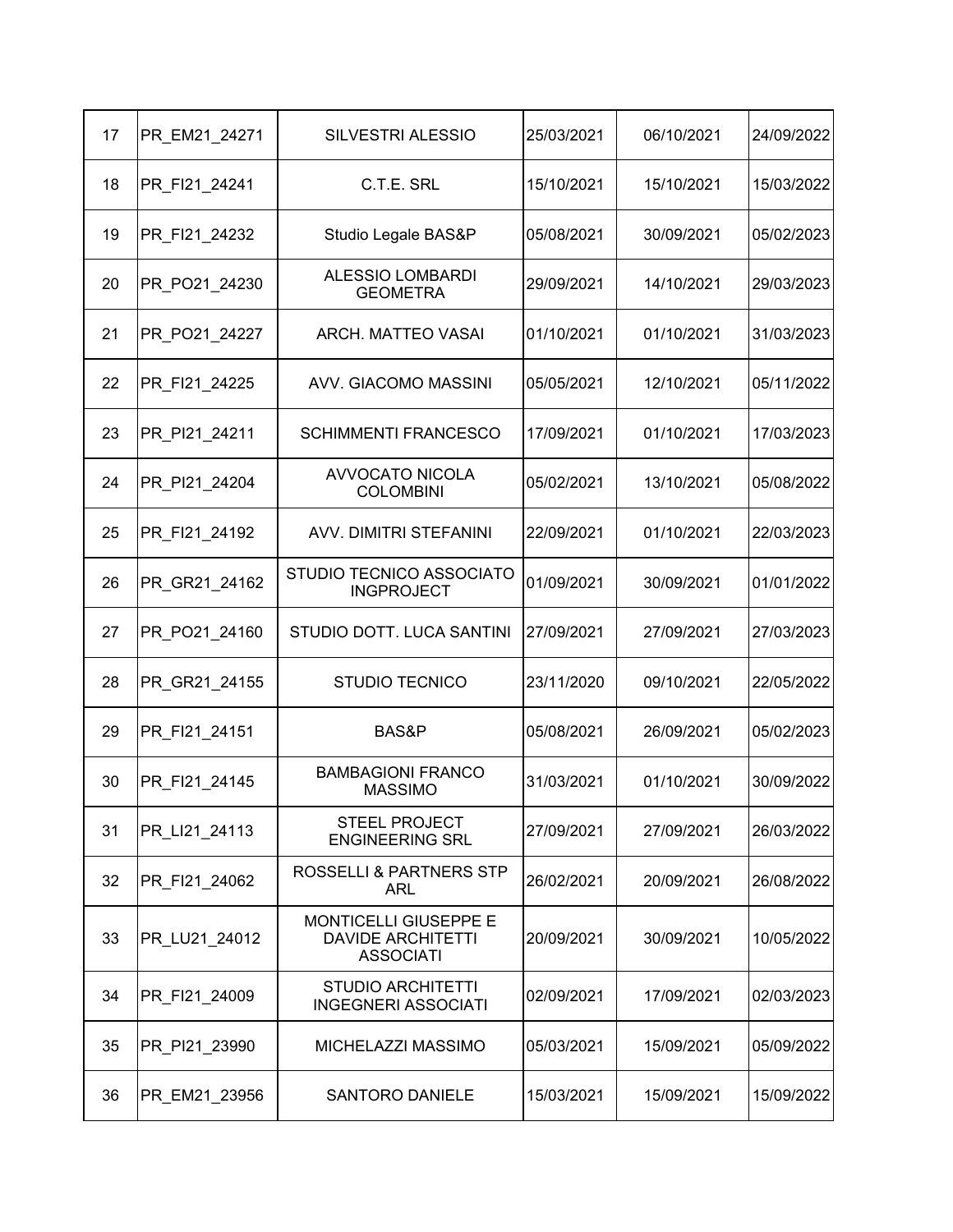| 37 | PR_SI21_23947 | <b>CERRI MARTA</b>                                         | 09/07/2021 | 23/09/2021 | 09/01/2023 |
|----|---------------|------------------------------------------------------------|------------|------------|------------|
| 38 | PR AR21 23945 | D.R.E.AM. ITALIA SOC COOP<br><b>AGR FOR</b>                | 23/08/2021 | 09/09/2021 | 23/01/2022 |
| 39 | PR_PT21_23937 | <b>GORI BRUNO</b>                                          | 13/09/2021 | 13/09/2021 | 13/03/2023 |
| 40 | PR_FI21_23914 | <b>GEOM. BELLINI FABRIZIO</b>                              | 01/09/2021 | 15/09/2021 | 28/02/2023 |
| 41 | PR_SI21_23908 | <b>STUDIO THEOREMA</b><br>PROFESSIONISTI ASSOCIATI         | 02/09/2021 | 02/09/2021 | 01/03/2023 |
| 42 | PR_FI21_23905 | ARCH. VINCENZO BENNARDI                                    | 13/09/2021 | 13/09/2021 | 26/11/2021 |
| 43 | PR PI21 23877 | RAG. ROSSANA FIORAVANTI                                    | 19/03/2021 | 01/09/2021 | 18/09/2022 |
| 44 | PR PO21 23875 | ING. IR ANNA SINICO                                        | 01/09/2021 | 01/09/2021 | 01/03/2023 |
| 45 | PR_AR21_23863 | <b>GIANNI CAPORALI</b>                                     | 14/09/2021 | 14/09/2021 | 13/03/2023 |
| 46 | PR PO21 23856 | DOTT. FRANCESCO INNACO                                     | 01/09/2021 | 01/09/2021 | 31/12/2021 |
| 47 | PR FI21 23855 | <b>ING ANDREA MINIATI</b>                                  | 04/08/2021 | 01/09/2021 | 31/12/2022 |
| 48 | PR_FI21_23818 | <b>ARCHITETTO PIETRO PINI</b>                              | 01/07/2021 | 07/09/2021 | 30/12/2022 |
| 49 | PR PI21 23782 | STUDIO TECNICO GEOM.<br>ZUCCHELLI GIAMPAOLO                | 26/05/2021 | 28/08/2021 | 26/11/2022 |
| 50 | PR LI21 23781 | MPS DI POLLARI, SEDERINI<br><b>&amp;C.STUDIO ASSOCIATO</b> | 25/02/2021 | 25/08/2021 | 24/08/2022 |
| 51 | PR_PI21_23780 | STUDIO TECNICO GEOM.<br>ZUCCHELLI GIAMPAOLO                | 20/07/2021 | 28/08/2021 | 20/01/2023 |
| 52 | PR_PI21_23777 | <b>STUDIO LEGALE BIANCHI</b>                               | 29/03/2021 | 14/08/2021 | 29/09/2022 |
| 53 | PR AR21 23583 | ARCH. FRANCESCA MESINA                                     | 01/08/2021 | 01/08/2021 | 31/07/2022 |
| 54 | PR_AR21_23563 | ING. MICHELE MARIOTTINI                                    | 02/08/2021 | 02/08/2021 | 31/01/2023 |
| 55 | PR_SI21_23544 | <b>CORTI GIOVANNI</b>                                      | 28/07/2021 | 02/08/2021 | 27/01/2023 |
| 56 | PR_EM21_23513 | <b>GEOMETRA GIACOMO CORTI</b>                              | 21/01/2021 | 01/08/2021 | 21/07/2022 |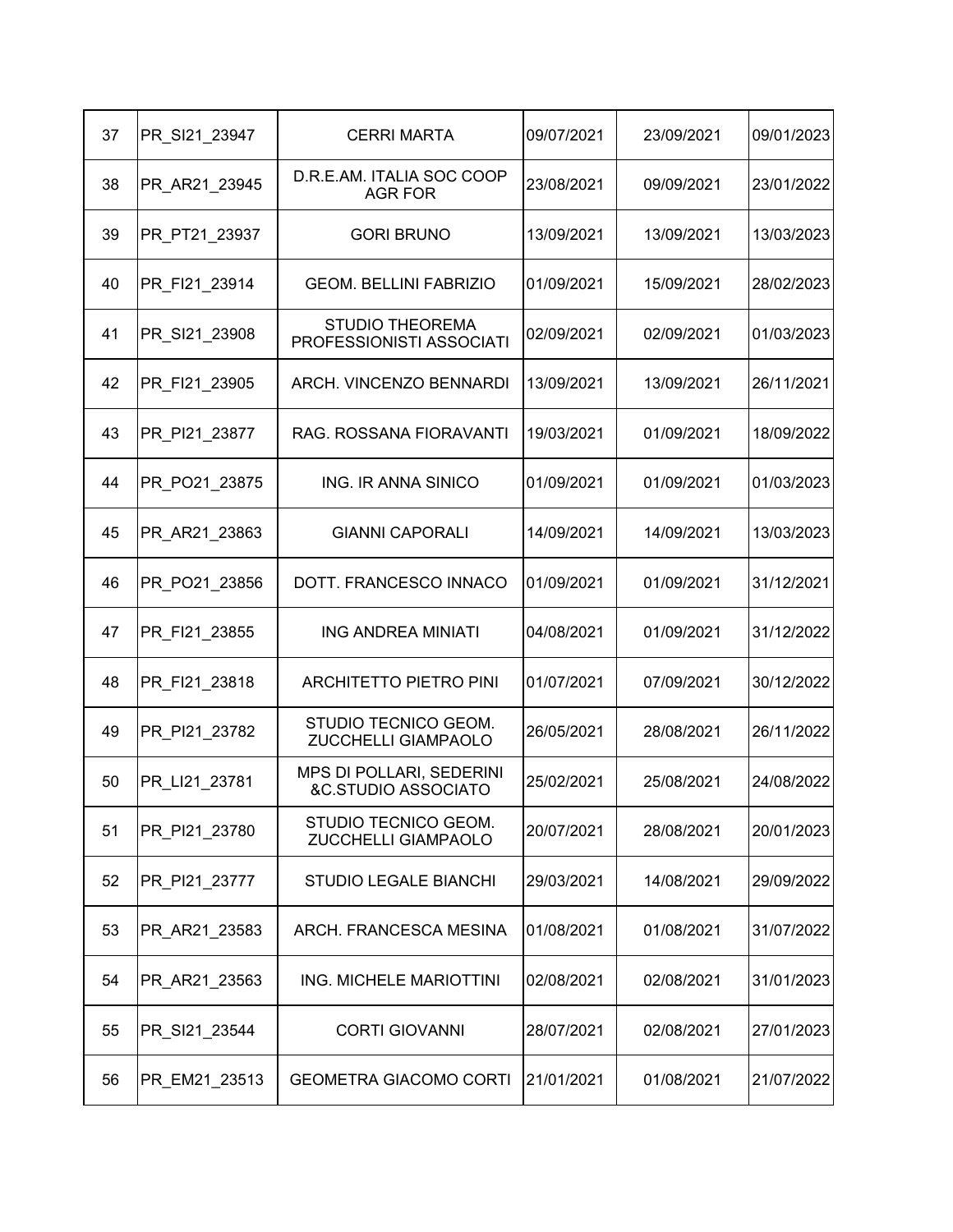| 57 | PR GR21 23445 | COOPERATIVA CIVILE S.T.P.<br>SOC. COOP.                                                              | 02/08/2021 | 02/08/2021 | 31/01/2023 |
|----|---------------|------------------------------------------------------------------------------------------------------|------------|------------|------------|
| 58 | PR FI21 23392 | JAFF ASSOCIATI INGEGNERIA<br><b>E ARCHITETTURA</b>                                                   | 22/07/2021 | 22/07/2021 | 21/07/2022 |
| 59 | PR LU21 23323 | ARCHITETTO ALESSANDRO<br><b>MORI</b>                                                                 | 01/08/2021 | 01/08/2021 | 31/12/2022 |
| 60 | PR_FI21_23293 | <b>AVVOCATO - STUDIO LEGALE</b>                                                                      | 07/04/2021 | 30/07/2021 | 07/10/2022 |
| 61 | PR_SI21_23248 | STUDIO FROLLA' MOLINARO                                                                              | 29/10/2020 | 28/07/2021 | 29/04/2022 |
| 62 | PR SI21 23216 | <b>STUDIO COMMERCIALE</b><br>PORCARI E ASSOCIATI S.T.P.<br>S.R.L.                                    | 20/07/2021 | 20/07/2021 | 31/12/2022 |
| 63 | PR PI21 23190 | <b>STUDIO MASSETANI</b>                                                                              | 01/07/2021 | 25/07/2021 | 28/02/2022 |
| 64 | PR FI21 23002 | <b>AVV. FILIPPO ALFIERI</b>                                                                          | 13/01/2021 | 13/07/2021 | 12/07/2022 |
| 65 | PR LU21 22851 | <b>VANNUCCI ANGELA</b>                                                                               | 04/01/2021 | 04/07/2021 | 04/07/2022 |
| 66 | PR FI21 22797 | JAFF ASSOCIATI INGEGNERIA<br>E ARCHITETTURA                                                          | 28/06/2021 | 28/06/2021 | 27/06/2022 |
| 67 | PR_MS21_22794 | <b>GEOMERA BUONO SIMONE</b>                                                                          | 29/04/2021 | 17/06/2021 | 29/10/2022 |
| 68 | PR_FI21_22783 | <b>SBF CONSULTING</b><br><b>ASSOCIAZIONE</b><br>PROFESSIONALE DI<br><b>COMMERCIALISTI E AVVOCATI</b> | 28/05/2021 | 21/06/2021 | 28/11/2022 |
| 69 | PR LU21 22765 | ARCH. MARCO DEL MONTE                                                                                | 30/06/2021 | 30/06/2021 | 05/12/2021 |
| 70 | PR PI21 22747 | SIMONE GIUGNI                                                                                        | 30/04/2021 | 30/06/2021 | 30/10/2022 |
| 71 | PR_FI21_22677 | <b>BIOS-IS SRL</b>                                                                                   | 01/02/2021 | 25/06/2021 | 01/08/2022 |
| 72 | PR FI21 22670 | STUDIO GEOLOGICO FOCARDI<br>DI FOCARDI GIANNI                                                        | 14/05/2021 | 24/06/2021 | 13/05/2022 |
| 73 | PR_SI21_22660 | <b>STUDIO ASSOCIATO DI</b><br>PROGETTAZIONE MAGRINI<br><b>MARCHETTI</b>                              | 20/05/2021 | 21/06/2021 | 30/06/2022 |
| 74 | PR_FI21_22603 | LAROMA JEZZI & PARTNERS                                                                              | 16/12/2020 | 16/06/2021 | 16/06/2022 |
| 75 | PR_PT21_22601 | ARCHITETTO ALESSANDRO<br><b>BERNARDINI</b>                                                           | 21/06/2021 | 21/06/2021 | 11/02/2022 |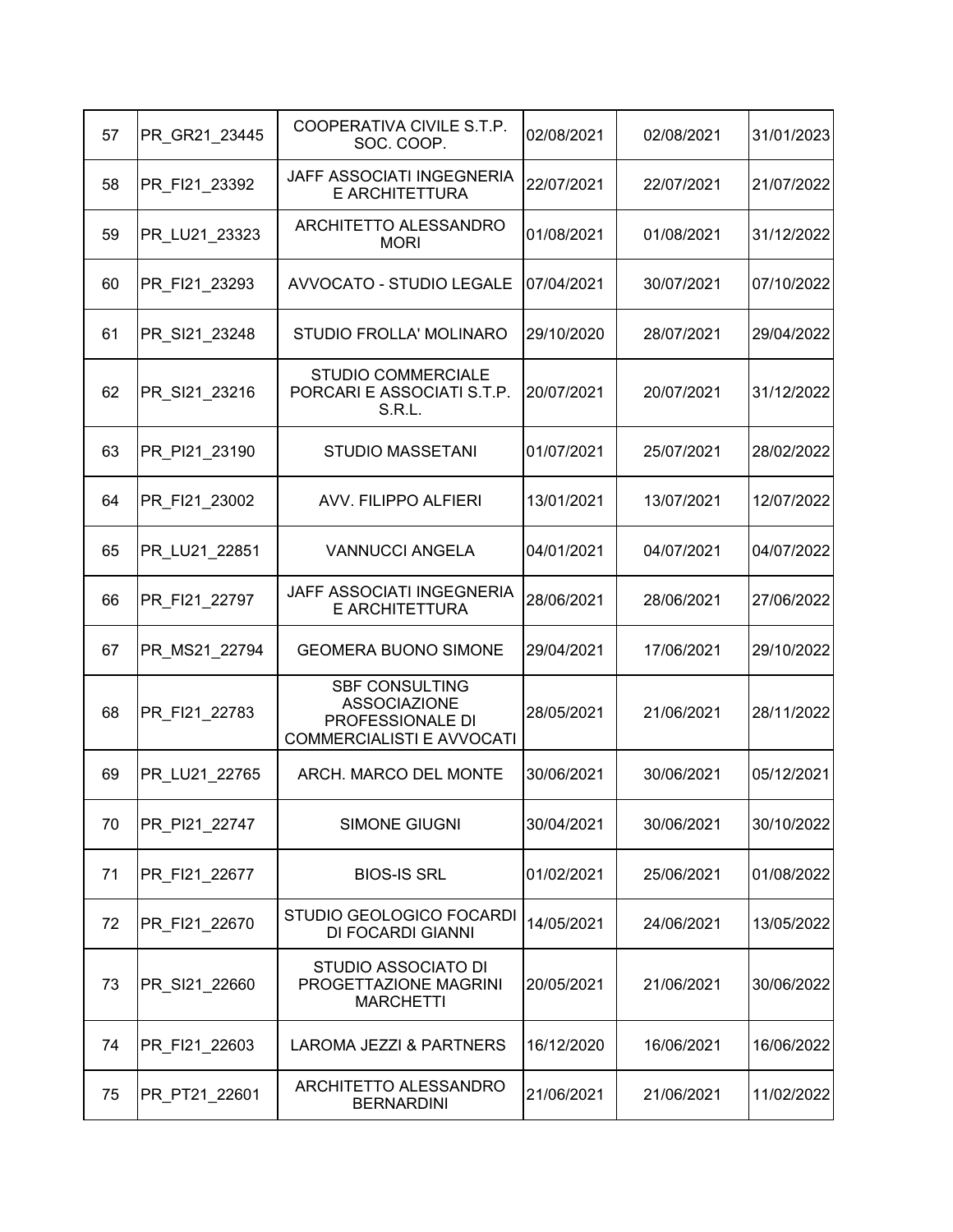| 76 | PR FI21 22546 | <b>NOBLER CLAUDIO</b>                                                                 | 26/04/2021 | 15/06/2021 | 25/10/2022 |
|----|---------------|---------------------------------------------------------------------------------------|------------|------------|------------|
| 77 | PR_SI21_22526 | LABORATORIO POLIZIANO DI<br><b>ARCHITETTURA DELLA</b><br><b>GIOVAMPAOLA ASSOCIATI</b> | 01/06/2021 | 01/06/2021 | 01/12/2022 |
| 78 | PR FI21 22512 | ING. VINCENZO TESSE                                                                   | 01/06/2021 | 01/06/2021 | 31/08/2022 |
| 79 | PR_LI21_22510 | DOTT. CATENI STEFANO                                                                  | 20/05/2021 | 01/06/2021 | 19/11/2022 |
| 80 | PR PT21 22494 | SPAMPANI-MADDALONI &<br><b>ASSOCIATI</b>                                              | 06/05/2021 | 06/06/2021 | 06/11/2022 |
| 81 | PR FI21 22451 | <b>STUDIO LEGALE NITTI &amp;</b><br><b>ASSOCIATI</b>                                  | 05/05/2021 | 10/06/2021 | 05/11/2022 |
| 82 | PR FI21 22445 | AVVOCATO SABRINA BRACCINI 04/11/2020                                                  |            | 01/06/2021 | 04/04/2022 |
| 83 | PR PI21 22415 | ARCH. MASSIMILIANO DANI                                                               | 16/05/2021 | 25/05/2021 | 31/12/2021 |
| 84 | PR PT21 22384 | AVV. MARCO DEL PINTO                                                                  | 09/11/2020 | 04/06/2021 | 09/05/2022 |
| 85 | PR LI21 22372 | <b>STEEL PROJECT</b><br><b>ENGINEERING SRL</b>                                        | 25/05/2021 | 25/05/2021 | 24/11/2021 |
| 86 | PR GR21 22347 | <b>GABRIELE CANZONETTI</b>                                                            | 02/02/2021 | 02/06/2021 | 02/11/2021 |
| 87 | PR_FI21_22287 | <b>AVVOCATO CARLO PICCIOLI</b>                                                        | 21/04/2021 | 02/06/2021 | 21/10/2022 |
| 88 | PR_PT21_22281 | <b>GIANFRANCO FRANCHI</b>                                                             | 01/06/2021 | 01/06/2021 | 30/12/2021 |
| 89 | PR_LI21_22261 | PELLEGRINI FRANCESCA                                                                  | 29/04/2021 | 28/05/2021 | 27/10/2022 |
| 90 | PR_FI21_22258 | MILONE ARCH. MARCELLO                                                                 | 24/05/2021 | 29/05/2021 | 23/05/2022 |
| 91 | PR LI21 22239 | <b>STUDIO ASSOCIATO</b><br><b>CORNELIO NARDONI</b>                                    | 21/04/2021 | 17/05/2021 | 20/10/2022 |
| 92 | PR PO21 22233 | STUDIO DOTT. LUCA SANTINI                                                             | 14/01/2021 | 14/05/2021 | 14/07/2022 |
| 93 | PR_LU21_22203 | AVV. MARCO MARTORANA                                                                  | 26/03/2021 | 14/05/2021 | 26/09/2022 |
| 94 | PR_EM21_22197 | STUDIO COMM. ASSOCIATO<br><b>DANI &amp; TRIGGIANI</b>                                 | 25/09/2020 | 25/05/2021 | 24/03/2022 |
| 95 | PR_FI21_22172 | <b>STUDIO LEGALE GENTA</b>                                                            | 07/01/2021 | 26/05/2021 | 30/06/2022 |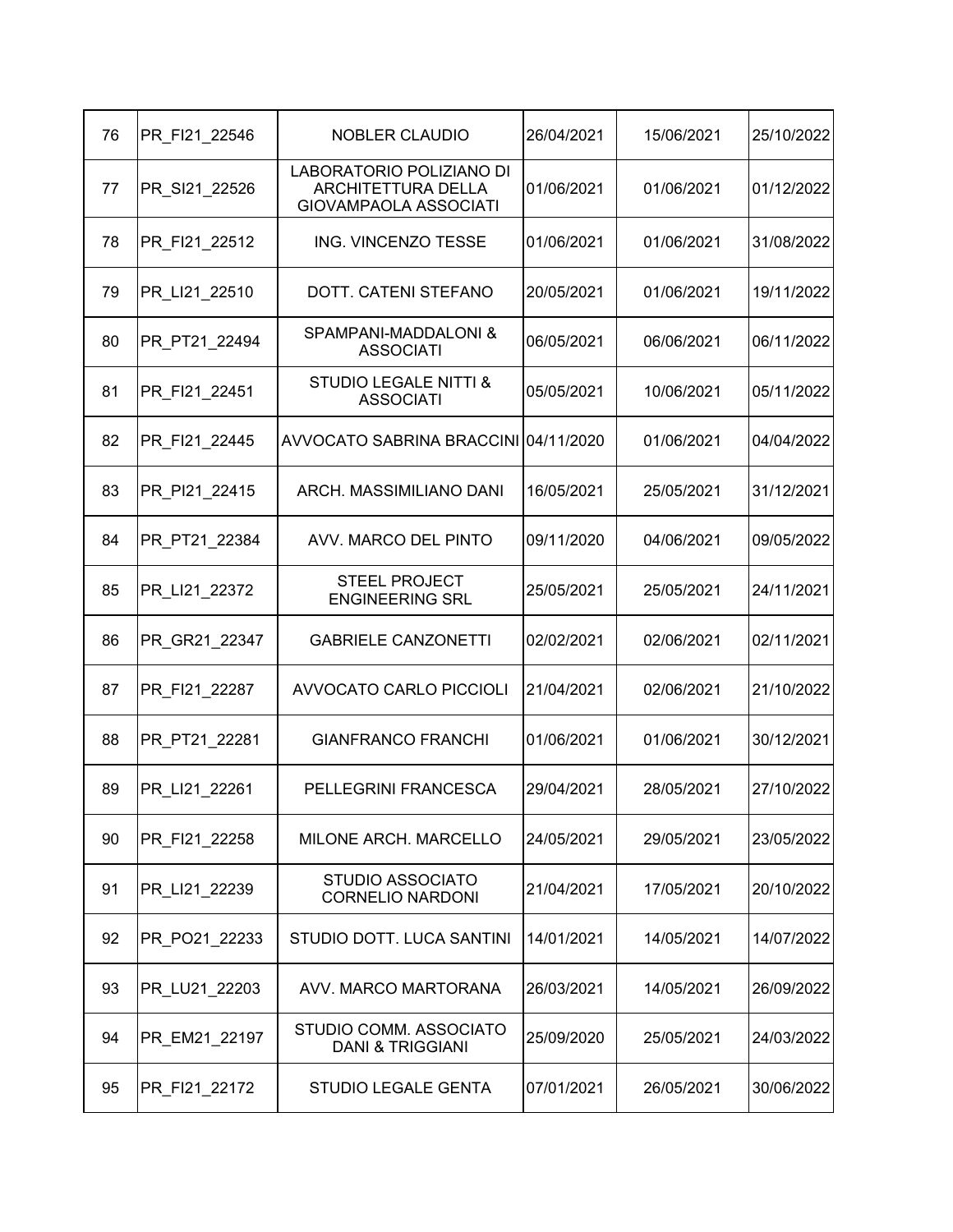| 96  | PR FI21 22143 | AVV. FLAVIO CORSINOVI                                                                         | 08/03/2021 | 25/05/2021 | 23/05/2022 |
|-----|---------------|-----------------------------------------------------------------------------------------------|------------|------------|------------|
| 97  | PR LI21 22134 | ALESSANDRO PACCIARDI                                                                          | 24/08/2020 | 15/05/2021 | 23/02/2022 |
| 98  | PR PT21 22123 | STUDIO MICHELOTTI BONECHI<br><b>E ASSOCIATI</b>                                               | 24/11/2020 | 10/05/2021 | 24/05/2022 |
| 99  | PR PT21 22103 | BERTIVETTORI TAX&LEGAL<br><b>SRL SPT</b>                                                      | 23/02/2021 | 21/05/2021 | 23/08/2022 |
| 100 | PR PI21 22091 | <b>BAVAL COSTRUZIONI SRL</b>                                                                  | 20/05/2021 | 20/05/2021 | 22/05/2022 |
| 101 | PR FI21 22082 | STUDIO LEGALE ASSOCIATO<br><b>BIONDI BONCIANI</b><br>POGGIAGLIOLMI GAMBERUCCI                 | 28/04/2021 | 19/05/2021 | 28/10/2022 |
| 102 | PR AR21 22064 | STUDIO LEGALE ASSOCIATO<br><b>BIONDI / BONCIANI /</b><br>POGGIAGLIOLMI /<br><b>GAMBERUCCI</b> | 09/04/2021 | 10/05/2021 | 09/10/2022 |
| 103 | PR AR21 22063 | STUDIO LEGALE ASSOCIATI<br><b>BIONDI/ BONCIANI/</b><br>POGGIAGLIOLMI/ GAMBERUCCI              | 23/04/2021 | 10/05/2021 | 23/10/2022 |
| 104 | PR FI21 22037 | AVV. CRISTIANA BONADUCE                                                                       | 24/04/2021 | 09/05/2021 | 24/08/2021 |
| 105 | PR_PT21_22030 | <b>BENIGNI ENGINEERING</b>                                                                    | 02/10/2020 | 15/05/2021 | 02/04/2022 |
| 106 | PR_GR21_22025 | <b>GAGLIOLO VELLA VINCENZO</b>                                                                | 07/01/2021 | 10/05/2021 | 07/07/2022 |
| 107 | PR AR21 22004 | <b>AICOM SPA</b>                                                                              | 06/04/2021 | 10/05/2021 | 05/09/2022 |
| 108 | PR_FI21_21995 | DOPERA STUDIO LEGALE<br><b>ASSOCIATO</b>                                                      | 31/03/2021 | 01/05/2021 | 30/09/2022 |
| 109 | PR PI21 21909 | <b>BERTINI STEFANO</b>                                                                        | 02/11/2020 | 02/05/2021 | 02/05/2022 |
| 110 | PR SI21 21900 | STUDIO TECNICO GEOM.<br><b>GIACOMO ROSI</b>                                                   | 11/02/2021 | 08/05/2021 | 11/08/2022 |
| 111 | PR_SI21_21898 | STUDIO TECNICO GEOM.<br><b>GIACOMO ROSI</b>                                                   | 08/01/2021 | 08/05/2021 | 08/07/2022 |
| 112 | PR_SI21_21878 | <b>GEOMETRA DONATO</b><br><b>COCCHIOLA</b>                                                    | 06/11/2020 | 07/05/2021 | 06/05/2022 |
| 113 | PR_SI21_21870 | <b>CARLI CARLO</b>                                                                            | 22/03/2021 | 01/05/2021 | 21/09/2022 |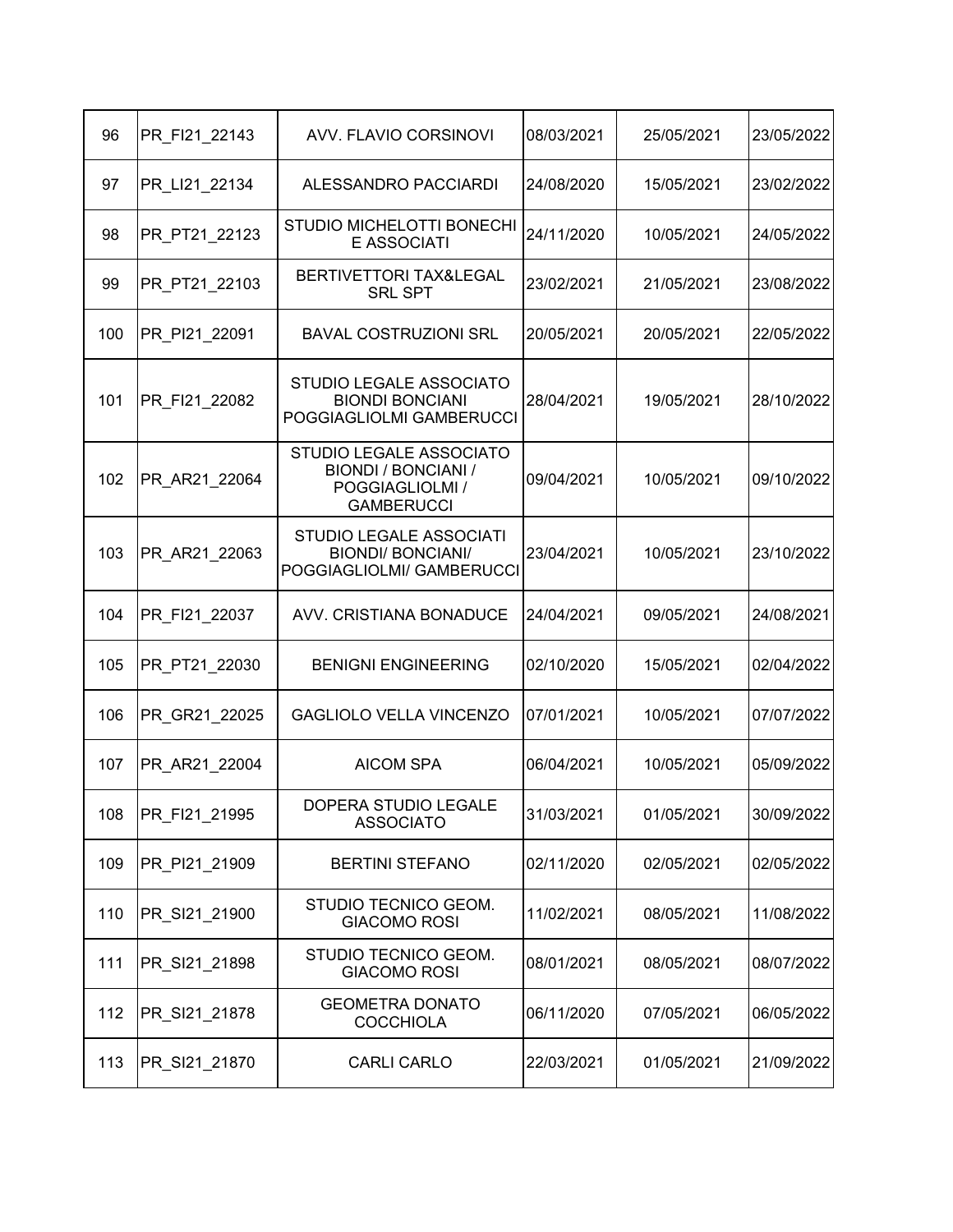| 114 | PR SI21 21807 | STUDIO ASS.TO DI<br>CONSULENZA DEL LAVORO F.<br><b>NERI P. SABATINI</b>               | 05/11/2020 | 01/05/2021 | 04/05/2022 |
|-----|---------------|---------------------------------------------------------------------------------------|------------|------------|------------|
| 115 | PR FI21 21805 | MARRANCI LORENZO                                                                      | 01/05/2021 | 01/05/2021 | 30/04/2022 |
| 116 | PR LU21 21778 | <b>STUDIO TECNICO BALDINI</b><br><b>GIANFRANCO</b>                                    | 16/02/2021 | 01/05/2021 | 16/08/2022 |
| 117 | PR_FI21_21758 | <b>GEOMETRA LORENZO CECCHI</b>                                                        | 18/11/2020 | 30/04/2021 | 18/04/2022 |
| 118 | PR EM21 21742 | STUDIO PUGLIA DI G. PUGLIA E<br>A. PUGLIA ASSOCIAZIONE<br><b>PROFESSIONALE</b>        | 13/04/2021 | 16/04/2021 | 13/10/2022 |
| 119 | PR FI21 21736 | STUDIO ASSOCIATO RAG P<br>TONELLI E D BARLOTTI                                        | 13/11/2020 | 19/04/2021 | 13/05/2022 |
| 120 | PR_LI21_21719 | <b>STUDIO BECUCCI DAVIDE</b>                                                          | 05/03/2021 | 27/04/2021 | 04/09/2022 |
| 121 | PR LU21 21713 | DAVIDE STRAMBI ARCHITETTO                                                             | 20/03/2021 | 28/04/2021 | 20/11/2021 |
| 122 | PR AR21 21690 | <b>AICOM SPA</b>                                                                      | 06/04/2021 | 22/04/2021 | 05/09/2022 |
| 123 | PR EM21 21673 | STUDIO DOTT. MARCO<br><b>DRINGOLI</b>                                                 | 19/03/2021 | 27/04/2021 | 18/09/2022 |
| 124 | PR PT21 21670 | <b>ANGELO GABRIELE</b>                                                                | 21/01/2021 | 21/04/2021 | 20/07/2022 |
| 125 | PR SI21 21620 | COVIELLO ALFONSO - STUDIO<br><b>TECNICO ASSOCIATO</b><br><b>COVIELLO</b>              | 03/04/2021 | 09/04/2021 | 03/10/2022 |
| 126 | PR AR21 21616 | <b>PROGEO ENGINEERING SRL</b>                                                         | 08/04/2021 | 08/04/2021 | 30/11/2021 |
| 127 | PR MS21_21615 | <b>FERRARI RITA</b>                                                                   | 12/10/2020 | 12/04/2021 | 11/04/2022 |
| 128 | PR LU21 21588 | <b>GLI ARCHITETTI ASSOCIATI</b><br>NICCOLAI MENICHINI DI<br><b>VECCHIO BOCCACCINI</b> | 20/04/2021 | 20/04/2021 | 20/12/2021 |
| 129 | PR_FI21_21559 | STUDIO TECNICO ASSOCIATO<br><b>INGPROJECT</b>                                         | 15/04/2021 | 15/04/2021 | 01/04/2022 |
| 130 | PR LU21 21536 | PELLEGRINO CARMIGNANI                                                                 | 10/07/2020 | 10/04/2021 | 10/01/2022 |
| 131 | PR_SI21_21528 | <b>STUDIO LEGALE MICHELOTTI</b>                                                       | 01/04/2021 | 15/04/2021 | 30/09/2021 |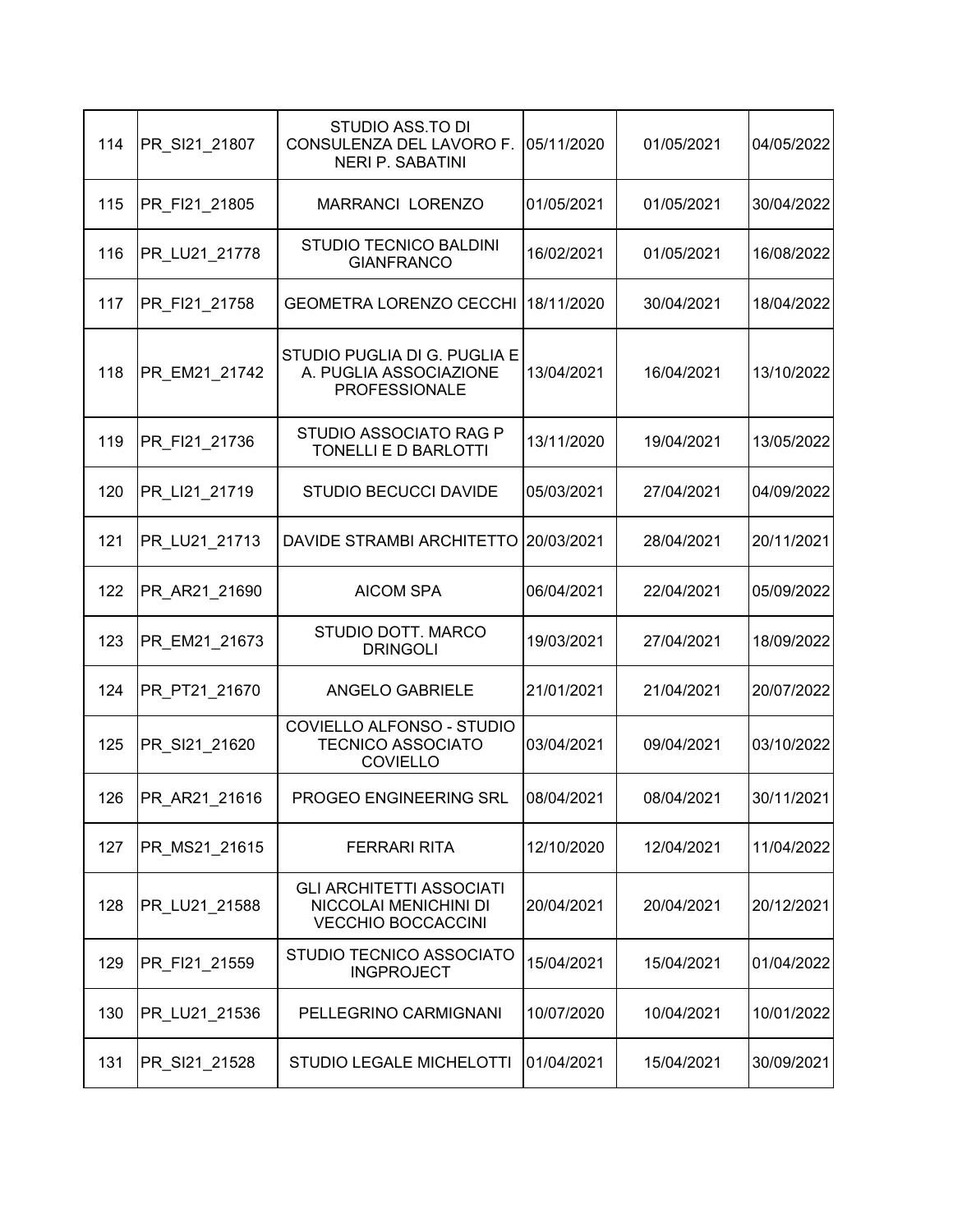| 132 | PR_FI21_21522 | ARCHITETTO SANDRO<br><b>CAMMILLI</b>                                  | 12/04/2021 | 12/04/2021 | 11/04/2022 |
|-----|---------------|-----------------------------------------------------------------------|------------|------------|------------|
| 133 | PR_FI21_21520 | RICCARDO ZAMPINETTI                                                   | 17/03/2021 | 01/04/2021 | 17/09/2022 |
| 134 | PR_LU21_21505 | STUDIO LEGALE ASSOCIATO<br>IACOMINI-LAURENZI-LENCI-<br><b>LIPPONI</b> | 05/02/2021 | 13/04/2021 | 05/08/2022 |
| 135 | PR PO21 21504 | STUDIO DOTT. LUCA SANTINI                                             | 01/12/2020 | 01/04/2021 | 31/05/2022 |
| 136 | PR_SI21_21469 | <b>SAVELLI DANILO</b>                                                 | 01/04/2021 | 01/04/2021 | 30/09/2022 |
| 137 | PR FI21 21465 | <b>FRANCESCO SCARSELLI</b>                                            | 30/07/2020 | 01/04/2021 | 30/01/2022 |
| 138 | PR FI21 21447 | <b>ALBERTO BIANCHI &amp;</b><br><b>PARTNERS</b>                       | 27/11/2020 | 31/03/2021 | 27/05/2022 |
| 139 | PR GR21 21427 | <b>STEFANO PARADISI</b>                                               | 25/03/2021 | 01/04/2021 | 06/05/2022 |
| 140 | PR SI21 21424 | STUDIO ASSOCIATO MAMBRINI 28/01/2021                                  |            | 28/03/2021 | 27/07/2022 |
| 141 | PR FI21 21372 | <b>AVV. FRANCESCA SANI</b>                                            | 25/03/2021 | 25/03/2021 | 15/11/2021 |
| 142 | PR_PI21_21321 | <b>HELIOPOLIS 21 ARCHITETTI</b><br><b>ASSOCIATI</b>                   | 22/03/2021 | 22/03/2021 | 22/10/2021 |
| 143 | PR FI21 21308 | <b>STUDIO DI INGEGNERIA</b><br>"COMPER & ASSOCIATI"                   | 01/04/2021 | 01/04/2021 | 31/03/2022 |
| 144 | PR FI21 21291 | <b>FIDANZA PIERO</b>                                                  | 03/03/2021 | 02/04/2021 | 03/09/2022 |
| 145 | PR_FI21_21283 | AVV. FRANCESCO USAI                                                   | 17/03/2021 | 01/04/2021 | 17/09/2022 |
| 146 | PR FI21 21264 | <b>CALAMANDREI GABRIELE</b>                                           | 17/03/2021 | 01/04/2021 | 17/10/2021 |
| 147 | PR_PI21_21251 | SIGNORINI LORENZO                                                     | 29/06/2020 | 31/03/2021 | 29/10/2021 |
| 148 | PR_FI21_21208 | <b>CESTARI BARBARA</b>                                                | 02/10/2020 | 30/03/2021 | 01/04/2022 |
| 149 | PR_FI21_21114 | <b>BALDUINI MARCO</b>                                                 | 08/01/2021 | 15/03/2021 | 08/07/2022 |
| 150 | PR_FI21_21102 | STUDIO SIMONE SPECIALE                                                | 15/03/2021 | 15/03/2021 | 14/03/2022 |